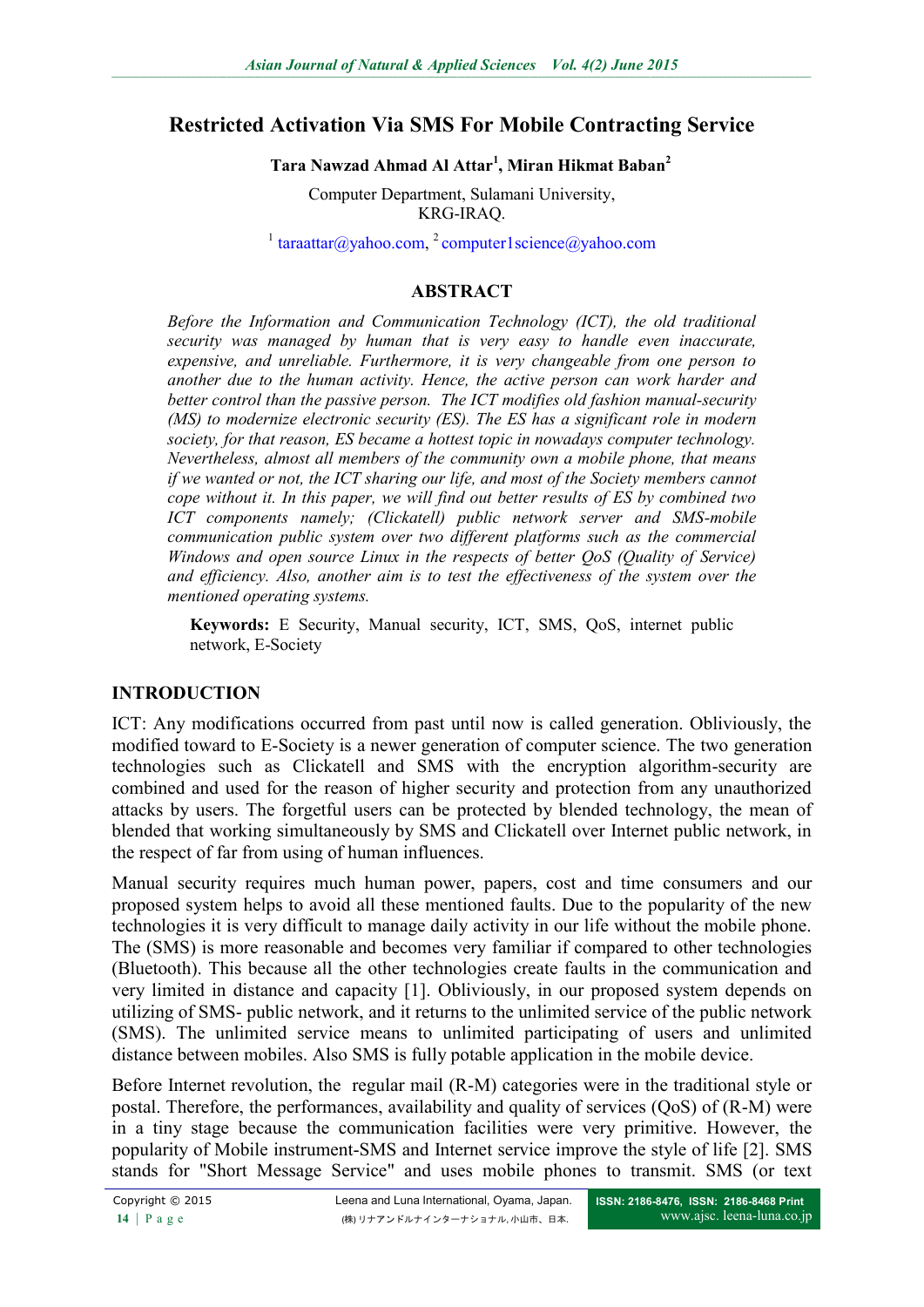message) to and from mobile phones has grown into a highly popular technique of communication among society members [3]. The ICT modified all the traditional activity toward to online and mobile business, since that the organization has been changed from the traditional culture to the E-Society the security became harder to control than the traditional security. Even the traditional security was not that reliable and in a higher level of accuracy, but it was very easier to manage because of the limited human population and trusted of humans at that time.

From our experience with operating systems, Linux Operating system is much more secure than Window operating system. Some of these server programs have weakness that can allow outsiders to login to the system maybe be with root privileges. Luckily, Linux comes with some facility that we can use to make the internet service more secure [4].

Performance is an important aspect either in real life that is a traditional performance (TP) or virtually which is the world of technology. However, technology and performance together plays a significant role in real life [5]. The mobile -performance (M-Performance) is much better for the purpose of controlling security. Also, our proposed system has a significant role in solving real life problems, for example, those forgetful people and reminds them of the new password.

The role of clickatell is that to become a great backend and support the frontend of mobile technology by SMS through public network. Figure (1) shows the communication between client and server sides through SMS medium.



Figure 1. Communication through SMS for client and server sides

The Restricted Activation system took advantage of the international gateway namely Clickatell for the reason of reminding password by SMS. The contribution of our proposed system is to use the backend Clickatell application for the mentioned reason.

Clickatell is an international gateway that integrates and delivers SMS messages directly to mobile phones. It works over many networks in the countries all around the world. This gateway enables different groups for example, communities, governments, and institutions to use mobile messaging to help them with their businesses. It supports more than one connection method such as HTTP on port 80 and SMTP on port 25. It requires a clickatell account, PIN safe 3.x, and a mobile phone to receive the SMS text message [6, 7]. This is a great idea for providing users with a new password for those who have a problem with remembering their passwords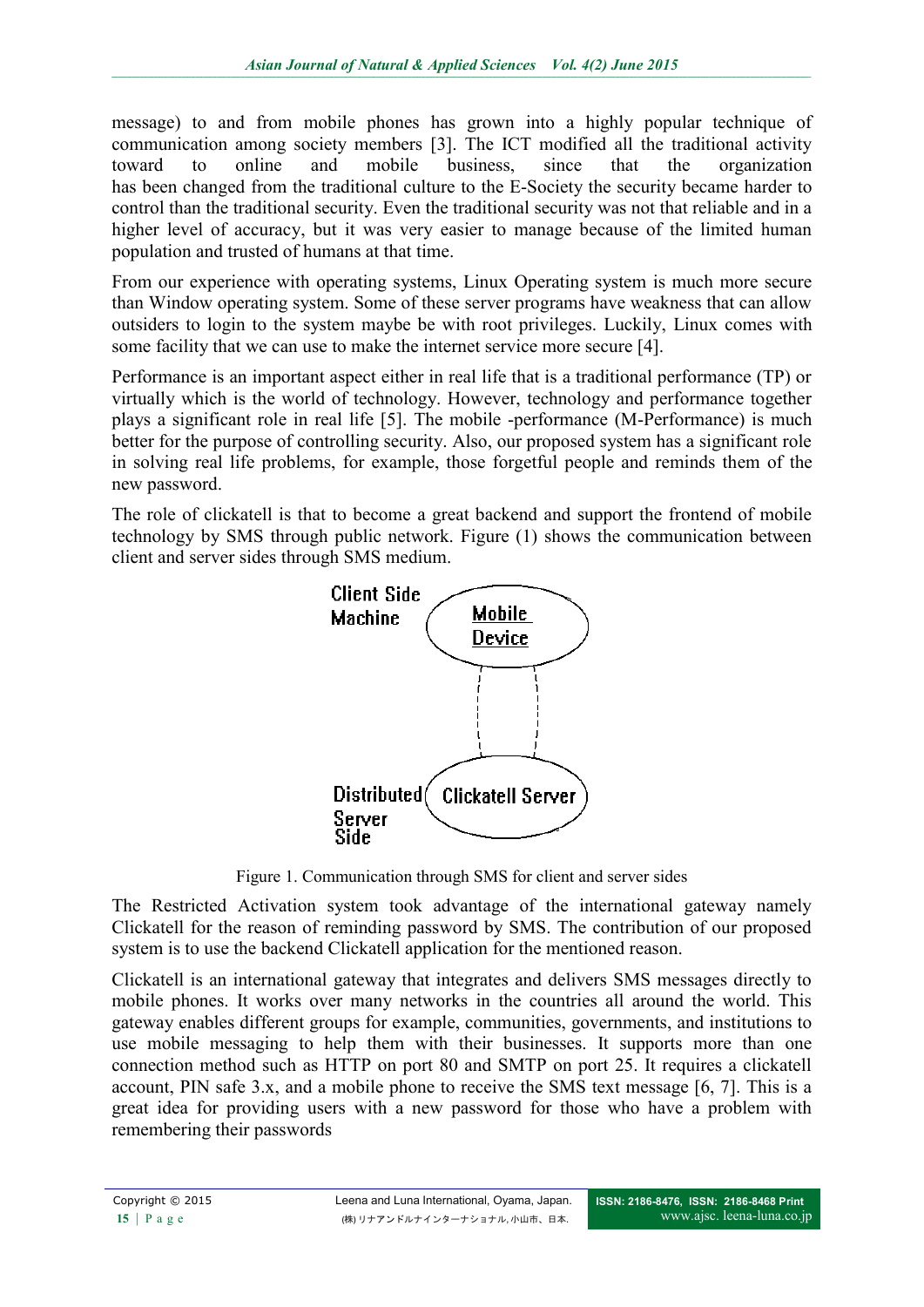The used algorithm for the code encryption is by MD5 (Message-Digest) Hash Algorithm: The code that is sent to the verified phone number will be forwarded in an encrypted form until it reaches the user. MD5 is a popular encryption method that changes the readable password into unreadable text. This algorithm changes all passwords into 32 hexadecimal digits. It does not care how long the password is, and it'll become 32 hexadecimal digits. It produces a 128 bit (16 bytes) hash value, which is typically expressed in text format as a 32 digits hexadecimal number [8].

The proposed application namely restricted activation developed in PHP and MySQl by a ready software is XAMPP over different platform (OS), for example Linux and Windows. The performance of both platforms by developed and run identical applications. In both Operating Systems the Linux and Windows the measurement recorded as an execution time over both platforms.The paper starts with the background used for this research. Then, a brief description of the system as well as the trial that took place, subsequently a discussion of the survey results is present. Finally, the paper finished with a summary and conclusions.

# **Background**

Typically, users of a multiuser or securely protected single-user system claim a unique name (often called a *user ID*) that can be generally known. The term ID (which stands for Identification Device) is a unique name that is given to a user to gain access to a particular network, system, database, mailbox …etc. It identifies the user to the system as an authorized user. It also called username. Usually, the ID is coupled with a password.

In order to verify that someone is entering that user ID really is that person, a second identification, the password, known only to that person and to the system itself, is entered by the user. Alternatively, we can say that the password is the security to prove that this user is the authorized person to whom that the user ID belong. A password is a sequence of characters (mix between letters, special characters and numbers) without spaces used to determine that a computer user requesting access to a computer system is really that particular user. A password is typically somewhere between four and 16 characters, depending on how the computer system is set up. When a password is entered, the computer system will not display the actual characters on the screen. Instead, it will show a sequence of black circles or stars. Thus, the next process will be done to protect the password from being seen by other persons sitting around the user.

# **THE PROCESS OF RESETTING USER PASSWORD**

This process involves three steps:

- 1. When a user first creates his account, the user will be forced to enter a valid phone number. Then can assume that this phone number is the criteria for resetting the password (Criteria creation cycle). It is important to define identification criteria that could be easily remembered and reproduced. Security Questions are not used here because there is an enormous chance that the user forgets the Question and/or the answer On the other hand, cell phone numbers are something unforgettable. Therefore the user will be asked to enter a valid phone number. Entering this number is Mandatory, not an optional choice.
- 2. This step is used to establish the user identity when the user request for a password reset to verify the user (Verification Cycle). This cycle begins when a user completes all steps for creating a new account. Then the system must verify if the phone number entered by this user is really his own. If so, then the system will make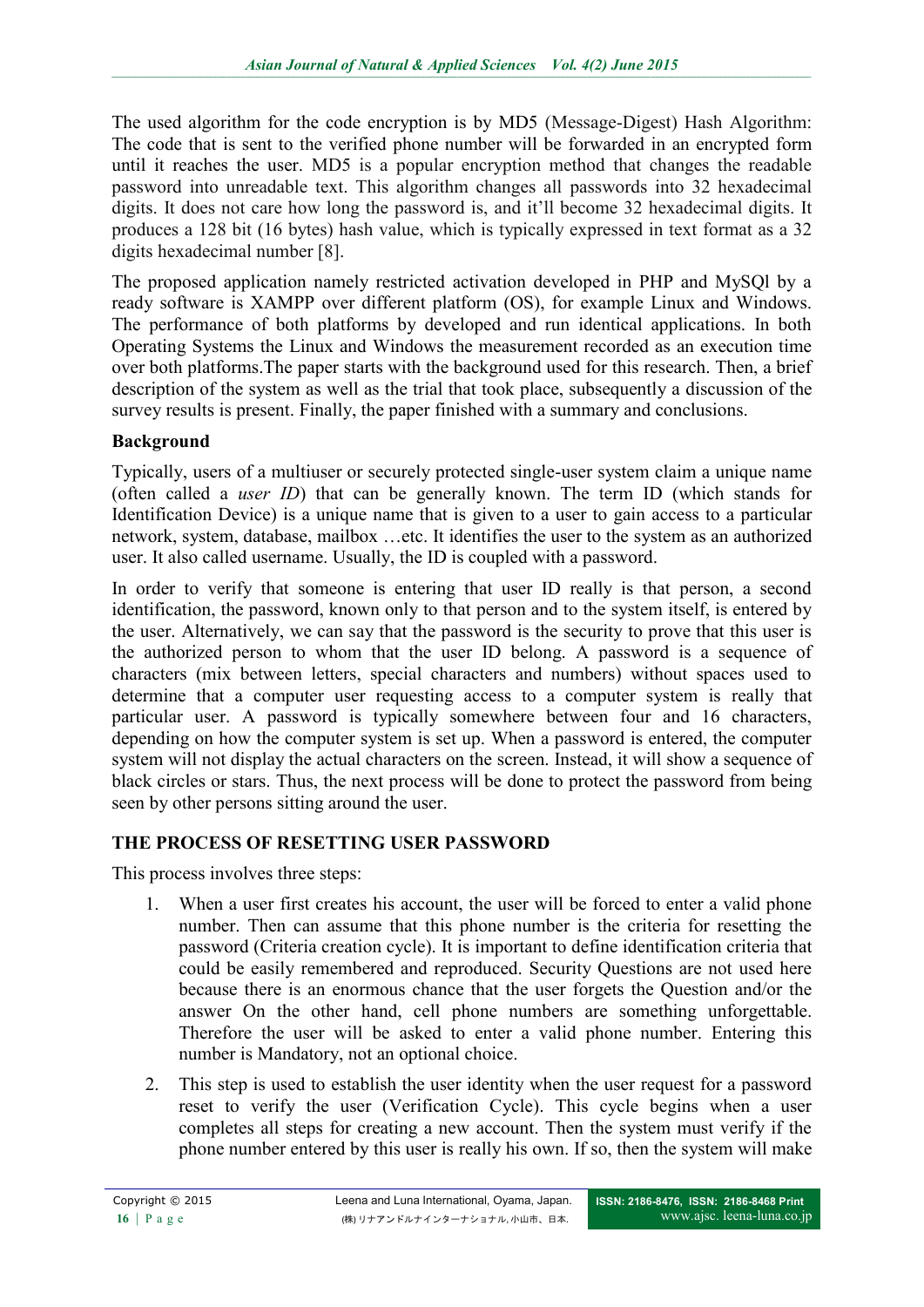sure that this is a legitimate member of this system; otherwise he will deny access to the network with an alert. The phone verification is done by sending a code to it.

3. After the verification, the reset process will start by sending an SMS to the verified user with a code to reset his password (Resetting Cycle). When the user and his phone number are verified through the above process, an SMS will be sent to this phone number with a code. The user can use this code to gain access to his account, and once he logged into his account he will be forced to change his password to another one.

## **Why Using ID and Password to Protect our System…**

Using ID's and passwords has many advantages, first it is the cheapest method to use because it does not need any extra hardware or software installation. Plus the fact that it is easy to use by almost everyone. On the other hand, using this approach will have some disadvantages as well, first it is weak and can be easily attacked, the security level depend on the user himself and his ability to maintain the safety of his ID and password by choosing some complicated ones and changed them frequently. This approach is not advice for financial transaction at all.

# **RESTRICTED ACTIVATION SYSTEM**

The proposed system is a mobile contracting service system. Each has its own mobile device and whenever an individual wishes to view his mobile private information such as his balance, expiration date…etc. using this system, the user will be asked to enter own ID and password. Generally most of humans are forgettable creatures, so they can quickly forget their ID's and much easier their passwords! However, on the other hand, people do not forget their own phone numbers. Therefore, whenever a new user is signed into this system it will be asked to enter their phone numbers as a part of their sign in process.



Sending the code back to the user

Figure 2. SMS-mobile and Clickatell

The users that not remember own password the system ask to enter own mobile number for the reason of verification between the entered phone number and phone number that was stored into the database of the system. The matchmaking is a suitable algorithm that used for better security level and verification. The user can get a new code for re-enter to the system and get new password in on choice. The enhanced matchmaking algorithm is that: If both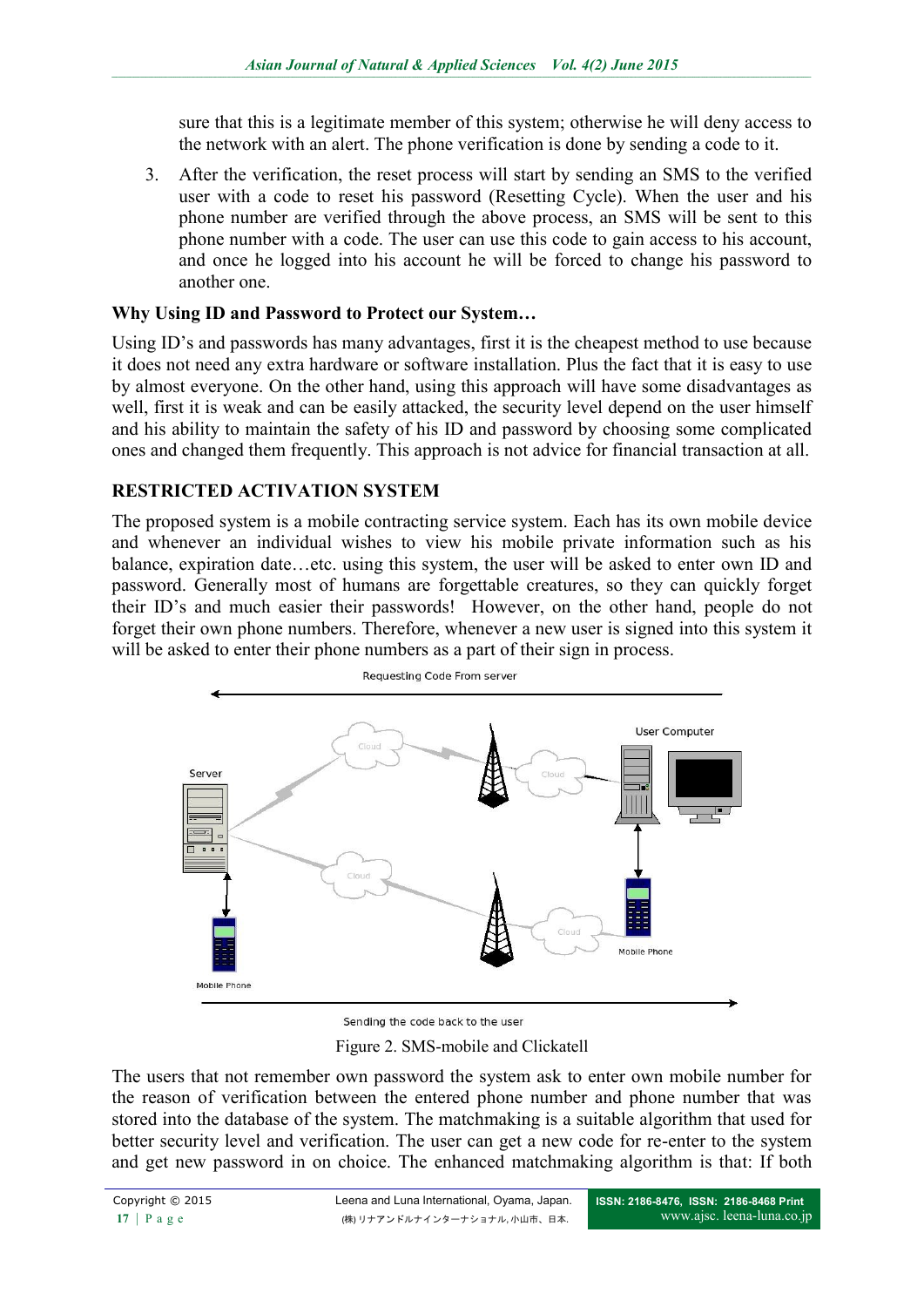numbers are matched and same, the system will send a SMS message that contains a code. After the user entered the confirmed code to the system, the user will be forced to reset the password. Normally this is a way of getting new password and far from hacking the passwords. The two technologies SMS-mobile and Clickatell make us to be safe from hacking. Figure 2 shows the two technologies mentioned before.

Obviously the used network for our proposed system must be public network nor private network because of the limitation of public network are very wide and global but the private network limitation is local. As mentioned is restricted because of the new contribution in our proposed system if compared with others, the algorithm we used is resetting and get new password but the others enforce you double login. Of course the resetting password is much better and more secure than the double login. Figure (3) Shows the Restricted Activation System Flowchart. Figure (4) shows the Main screenshot of the Restricted Activation system Login.





| http://localhost:8082/sendsms/ | $\vee$ C' Q Searc                                                        |
|--------------------------------|--------------------------------------------------------------------------|
|                                | <b>Restricted Activation System</b>                                      |
|                                | <b>Please Login here!!</b><br>UserName:<br>Password:<br>login            |
|                                | Write your Number if you forget your password<br>phone number:<br>Forget |
|                                |                                                                          |
|                                |                                                                          |

Figure 4. Main Restricted Activation System Screenshot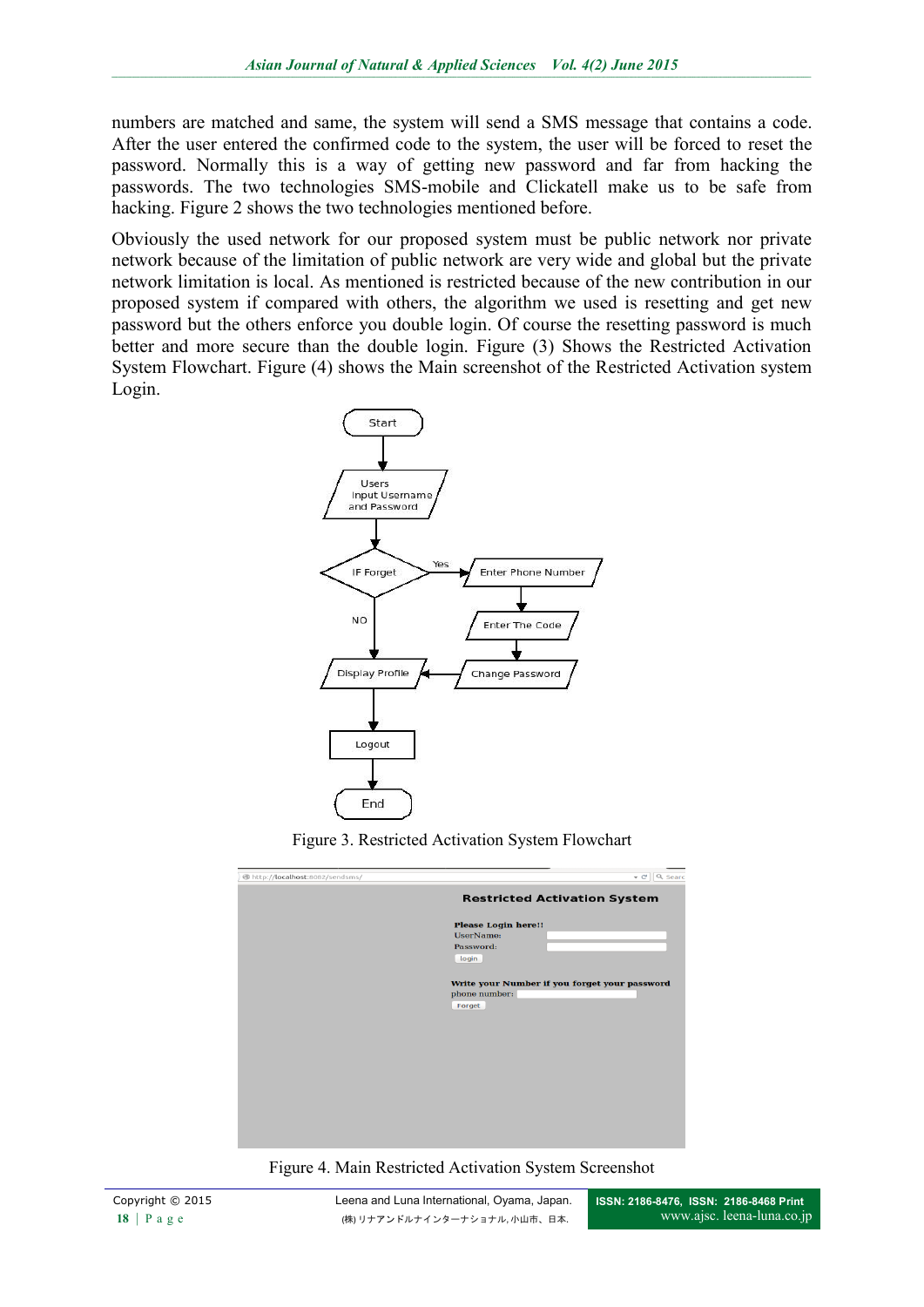According to Figure (4) which is the main screenshot of the system and the system asked for username and password in order to let the user to log into the system. If the user remember the correct username and password then can access to the system Otherwise must be enter the previously verified phone number into the third combo box… After entering the mobile number, an SMS will be sent with a code to this user and this code will allow user to log into the system. Figure (5) show the successful login to the system but Figure (6) shows the unsuccessful access to the system and must get a code by SMS and enter to the system temporary for the reason of reset new password.



Figure 5. Successful login in Restricted Activation System Screenshot

As shown in Figure (5) all information are related to users in detail such as Username, phone number, mobile phone company name, the validation and expiration date of the mobile line and the amount of balance and log out bottom is available to log out of the system.

| ◆ ) @ http:// <b>localhost</b> :8082/sendsms/code.php |              | $\ast$ C' $\boxed{Q, S}$ |
|-------------------------------------------------------|--------------|--------------------------|
| 1225<br>Enter The code here:                          | Submit Query |                          |
|                                                       |              |                          |
|                                                       |              |                          |
|                                                       |              |                          |
|                                                       |              |                          |
|                                                       |              |                          |
|                                                       |              |                          |
|                                                       |              |                          |
|                                                       |              |                          |

Figure 6. Unsuccessful login in Restricted Activation System Screenshot

The code sent by SMS let the user access to the system for only one time and get a new password. Figure (7) shows the enforce screenshot by system to user to reset password.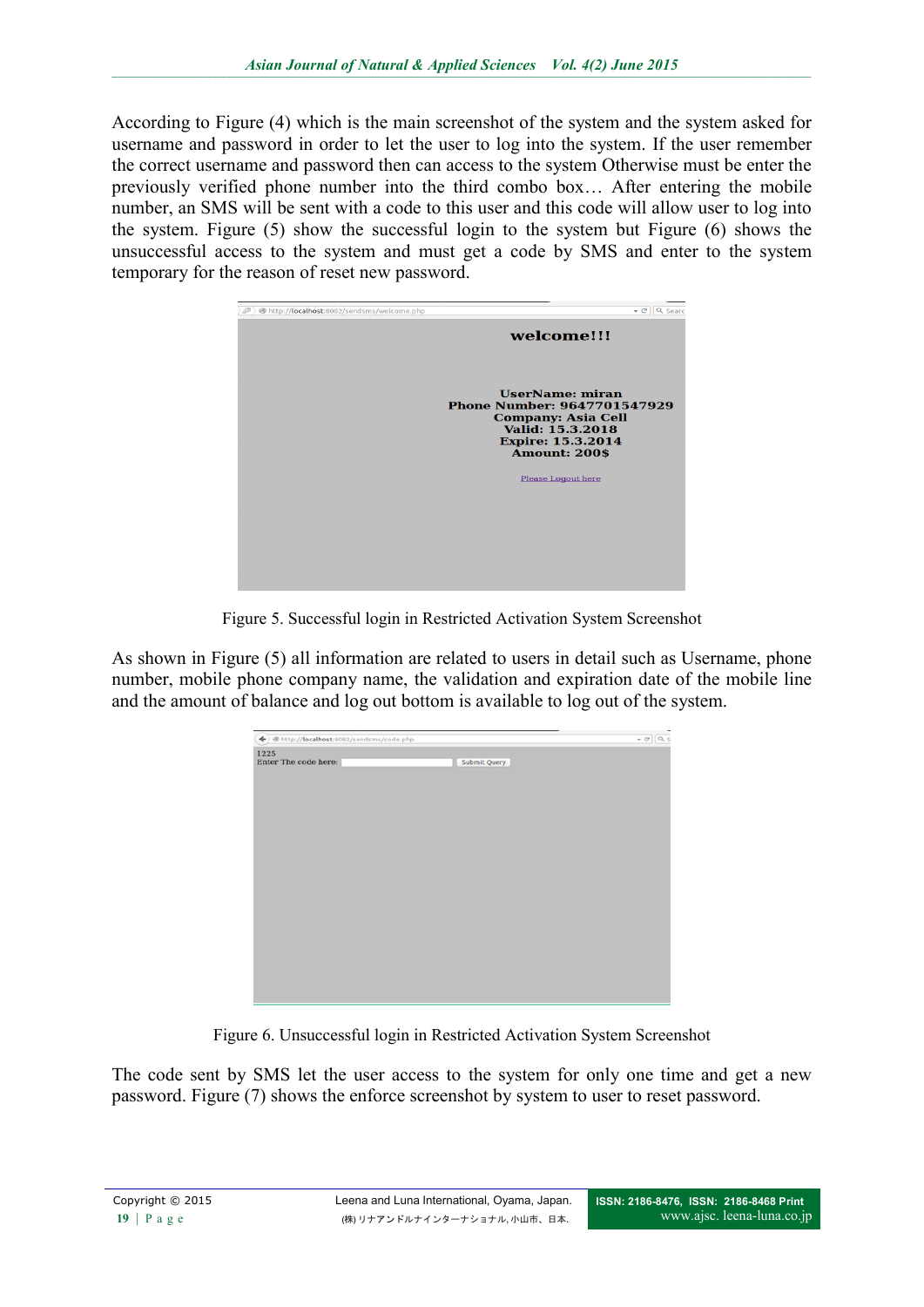

Figure 7. Enforce Restricted Activation System Screenshot

When user access to the system and rest password successfully the system let the password forget user to login. Figure (8) let the user know that got new password and can login to the system.



Figure 8. User acknowlegement regarding new password Screenshot

# **SYSTEM REQUIREMENTS**

### **Software Specification**

These software and applications have been used for designing the proposed system:

- Language: XAMPP
- Database: MYSQL
- Operating System: Linux (Ubuntu) and Windows (Windows 7).
- Application: Textpad

# **Hardware Specification**

The hardware that have been participated to propose our system:

*Desktop*: 4th Generation Intel® Core<sup>™</sup> i7-4790 processor (8M Cache, up to 4.0 GHz), 8GB<sup>2</sup> Dual Channel DDR3 SDRAM at 1600MHz. NVIDIA GeForce GT 720 1GB DDR3. 1TB 7200 RPM SATA Hard Drive 6.0 GB/s.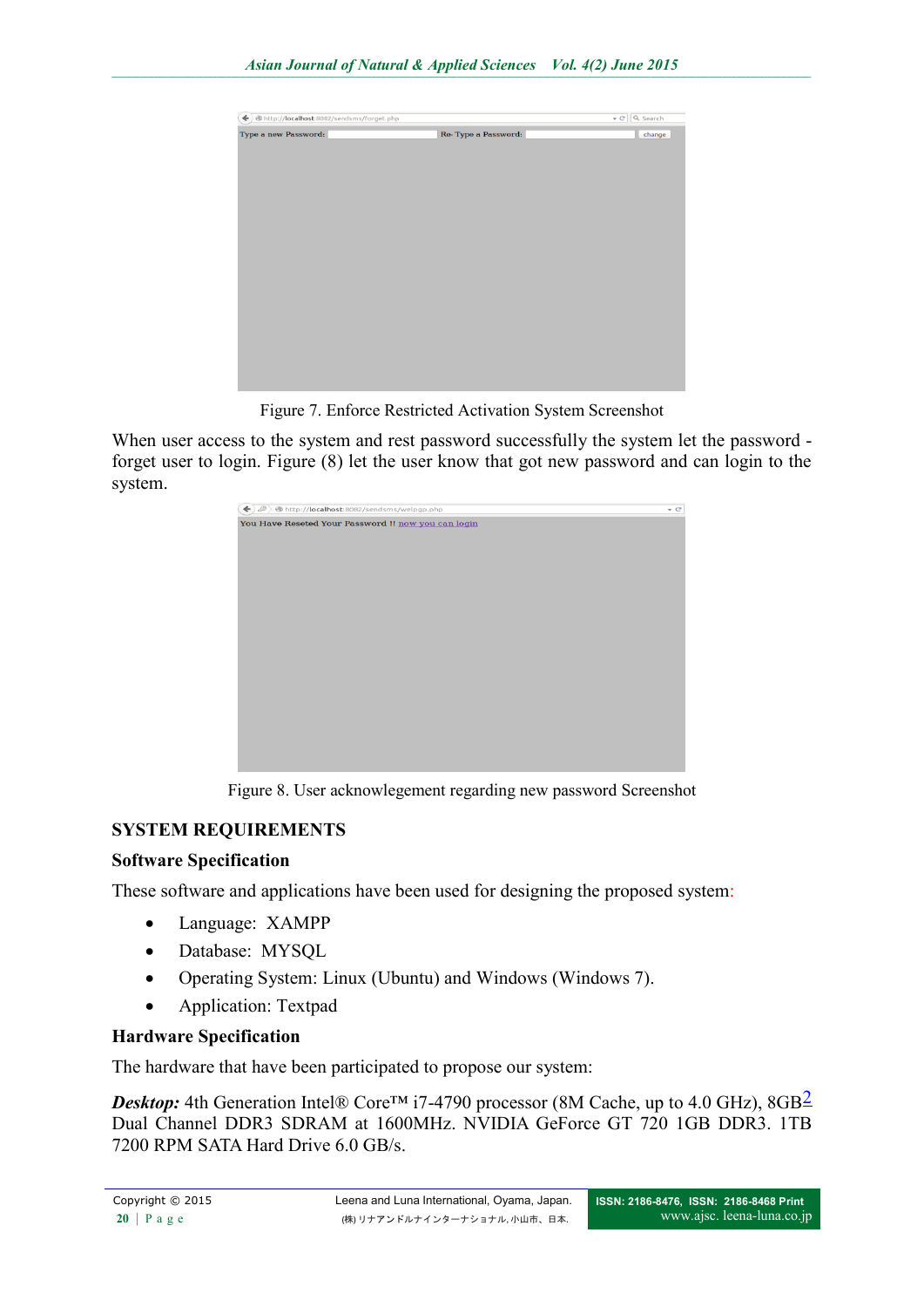*Laptop:* AMD Dual-Core E1-6010 Processor + AMD Radeon(TM) R2 Graphics. 4GB DDR3L System Memory (1Dimm).

*Smart Phone (Samsung 4S):* Android OS, v4.2.2 (Jelly Bean), v4.3, upgradable to v4.4.2 (KitKat), planned upgrade to v5.0 (Lollipop).

*Smart Phone (iPhone):* iOS, upgradable to iOS 4.2.1, 412 MHz ARM 11

## **RESULTS AND DISCUSSION**

The system proposed and evaluated by two seminar-evaluations in the computer department, which took place in the main computer laboratory (LAB) at Sulamani University. We took advantage of using of three graduated students in case of testing the proposed system. However, the second seminar-evaluation took place in the main teaching association of the Sulamani University. The loading time and execution time of the system are tested over two different operating systems (OSs). The security as well as the loading time and execution time are main targets of our proposed system. The comparison result which are found out from the both evaluation test-one and test-two shows in Table (1) below. As we realized the total time (executing and loading) of Linux OS are much less than the total time (executing and loading) of Windows OS. A part of that the security level of Linux OS is higher that Windows OS. As mentioned before, Windows is commercial but Linux is open source.

**Table 1. Linux and Windows Execution Time and Loading time comparession**

| No. | Operating<br>System | Loading<br>Time | Execution<br>Time                   | Total |
|-----|---------------------|-----------------|-------------------------------------|-------|
|     | Linux               |                 | 0.09 Second 0.05 Second 0.14 Second |       |
|     | <b>Windows</b>      |                 | 0.12 Second 0.13 Second 0.25 Second |       |

According to the table, the loading time is in seconds for each process, obviously the least loading time is good as performance but it's not perfect as security level. The extra layers or tiers to create NTA for balance loading and better security, but time-loading is slightly higher. Figure (9) compares between the Execution time and Loading time of the Restricted Activation System when applied on two different OS Linux and Windows.



Figure 9. Execution time and Loading time Comparison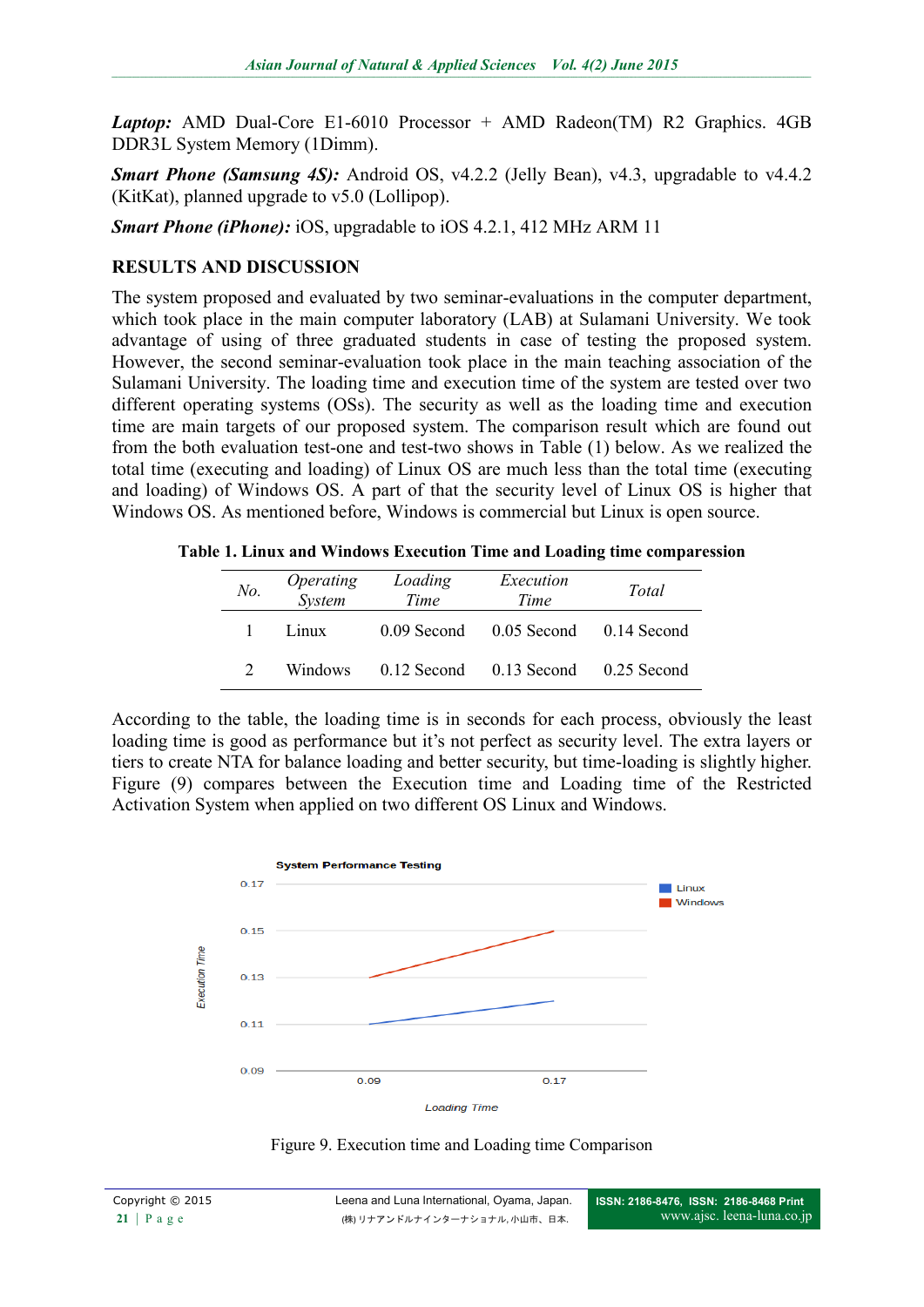## **CONCLUSION**

Since another new modification introduced in the security by using of new technologies over two different Operating Systems with the use of public network. The Linux OS with public network namely mobile-SMS service has a great rule in society because it is much improved in the respect of Response time and loading time with better high level of security that showed in previous section results and discussion Table(1). Because of the high level of security Linux approved to use better than Windows and all results show our system is exactly support others previous works.